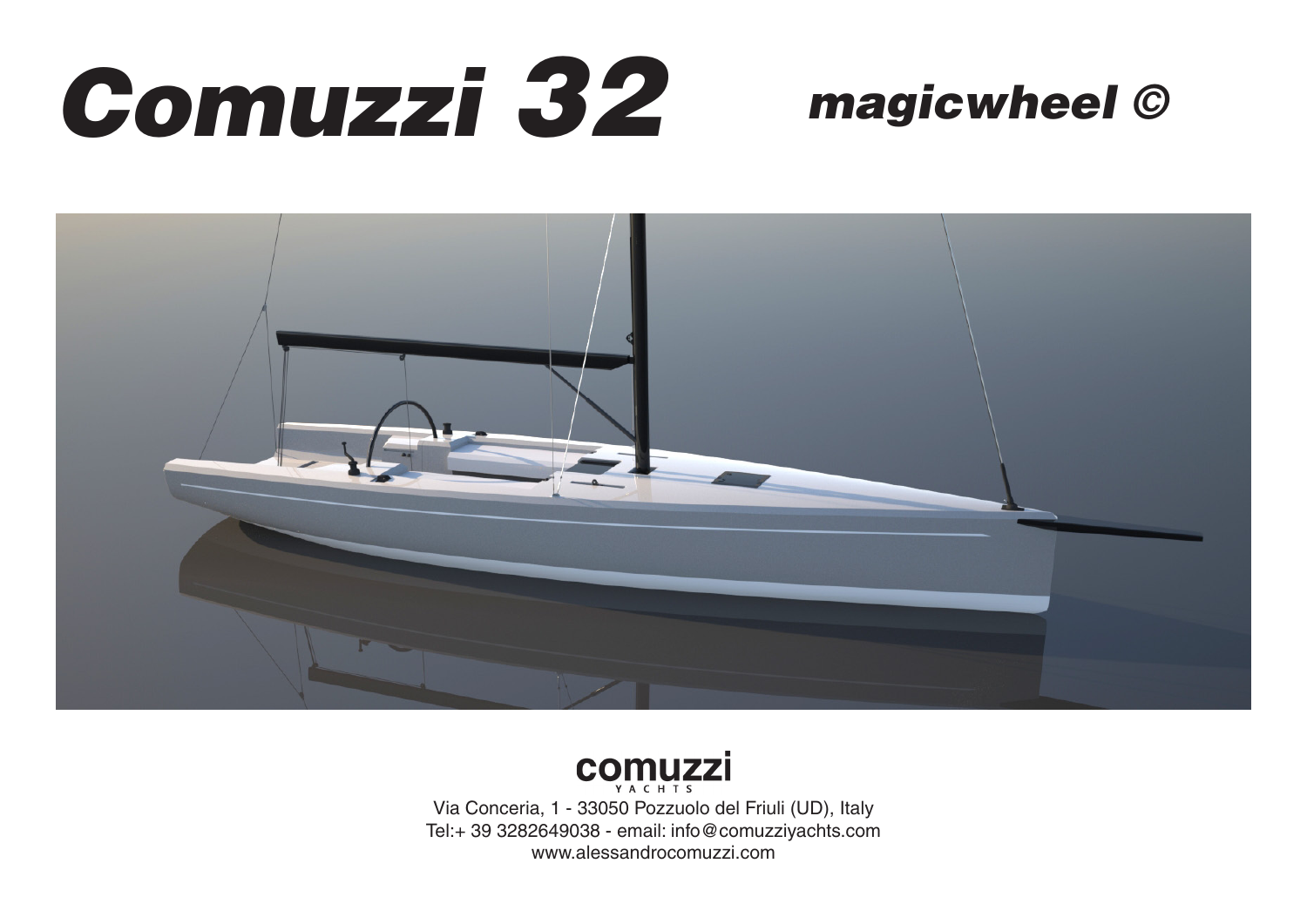# **General layout**







### **TECHNICAL DATA:**

Lft: 9.70 mt (10.90 mt with bowsprit removabile) Lwl:8.90 mt B. max: 2.50 mt Bwl: 1.94 mt Draft: 2.00 mt (1.60 mt optional) Dislp : 2200 kg Torpedo and fin: 1000 kg Main sail:  $33.5 \text{ m}^2$ Jib: 26 m2 Gennaker A.2 : 90 m2 Catebory: B

#### **HULL and DECK:**

Sandwich laminate hull and deck with INFUSION vinilester resin and multiaxial fiberglass and carbon. Plywood bulkheads.

**KEEL:**

Steel aisi 304 fin keel Lead torpedo

# **RUDDER:**

Rudder blade: Jefa steering mod 31R Magicwheel system<sup>®</sup>

# **RIG:**

Tapered aluminum shaft with 2 rows of spreaders, P= 12,00 m Aluminum boom,  $E = 4,35$  m Discontinuous rigging in spiral stainless steel Spiral stainless steel forestay Single (double) stern textile forestay

# **DECK HARDWARE:**

Mainsail traveller and cam cleat N° 2 winches Genoa tracks (self-tacking optional)

Stern forestay tensioner with cam cleat N°6 Stopper Blocks

## **ENGINE:**

Lombardini marine 502 SD Diesel tank 40 lt

### **SERVICE optional:**

Water tank 50 lt Fridge Manual WC Cockpit shower N°2 bilge pump

# **Sail plan**

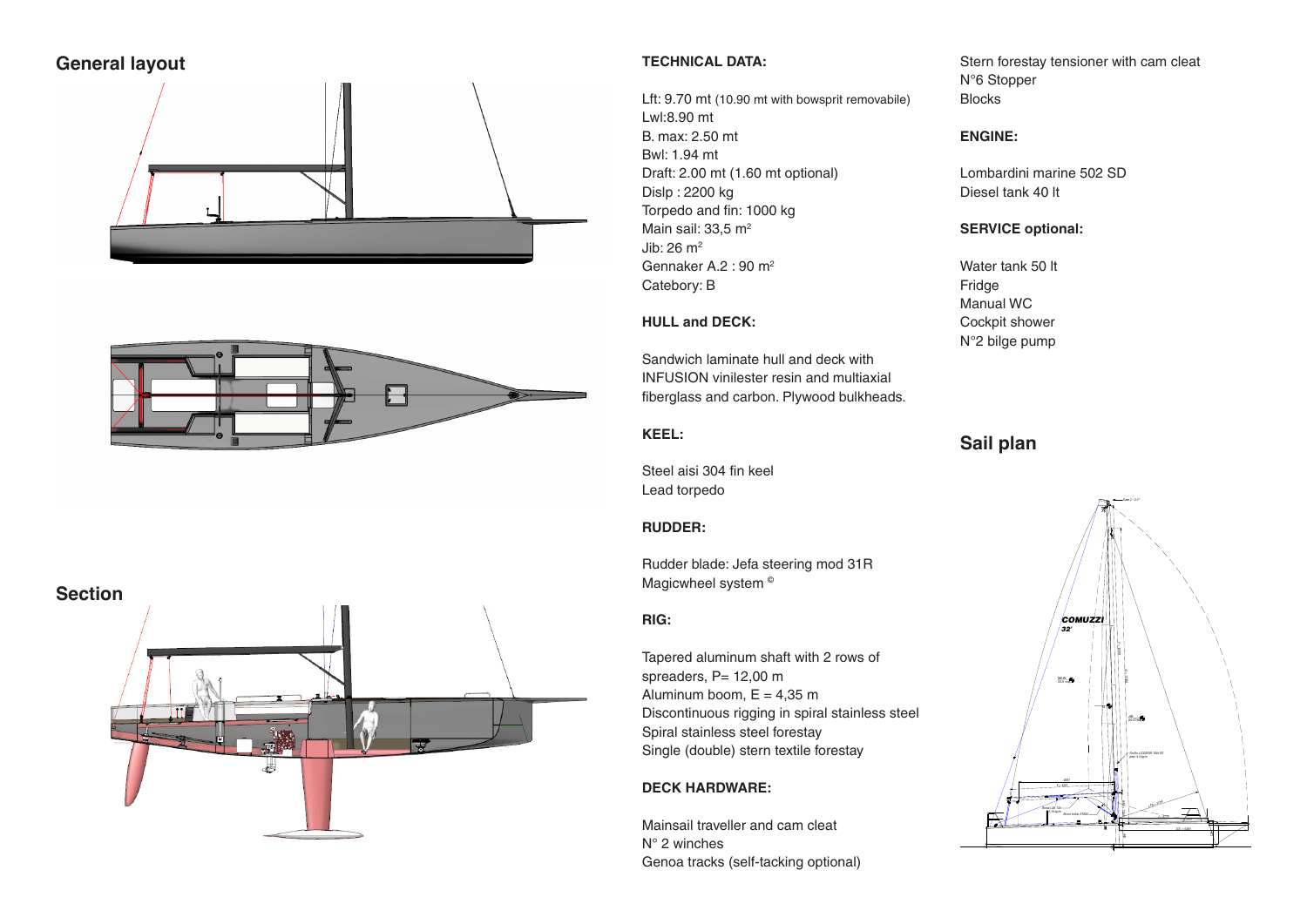